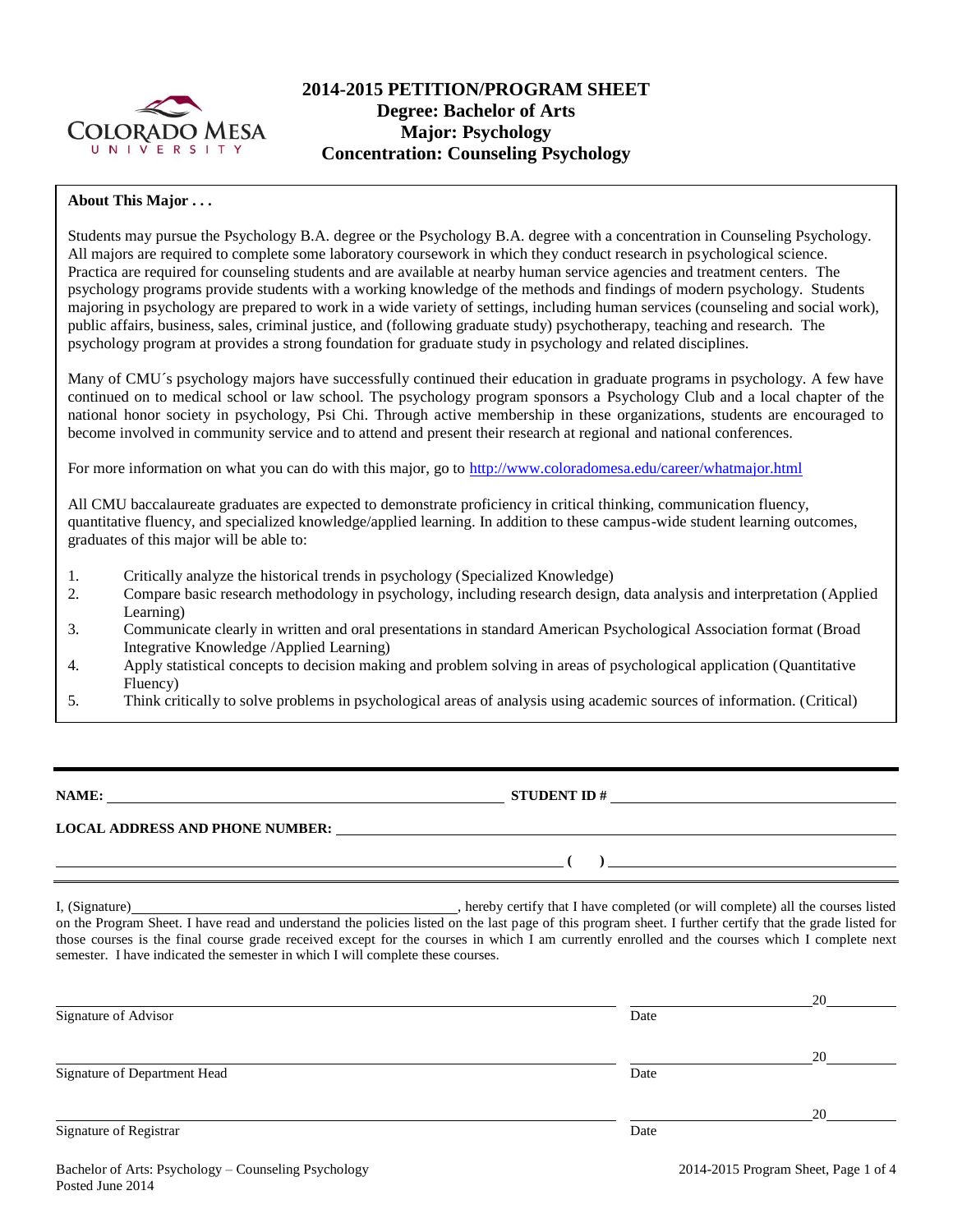### **Students should work closely with a faculty advisor when selecting and scheduling courses prior to registration.**

Degree Requirements:

- 120 semester hours total (Students must complete a minimum of 30 of the last 60 hours of credit at CMU, with at least 15 semester hours in major discipline courses numbered 300 or higher).
- 40 upper division credits (A minimum of 15 taken at the 300-400 course levels within the major at CMU).
- 2.00 cumulative GPA or higher in all CMU coursework
- 2.00 cumulative GPA or higher in coursework toward the major content area
- Pre-collegiate courses (usually numbered below 100) cannot be used for graduation.
- A student must follow the CMU graduation requirements either from 1) the program sheet for the major in effect at the time the student officially declares a major; or 2) a program sheet for the major approved for a year subsequent to the year during which the student officially declares the major and is approved for the student by the department head. Because a program may have requirements specific to the degree, the student should check with the faculty advisor for additional criteria. It is the student's responsibility to be aware of, and follow, all requirements for the degree being pursued. Any exceptions or substitutions must be approved by the student's faculty advisor and Department Head.
- See the "Undergraduate Graduation Requirements" in the catalog for additional graduation information.

**GENERAL EDUCATION REQUIREMENTS** (31 semester hours) See the current catalog for a list of courses that fulfill the requirements below. If a course is on the general education list of options and a requirement for your major, you must use it to fulfill the major requirement and make a different selection within the general education requirement.

| Course No Title                                                           |                                           | Sem.hrs Grade Term/Trns | <b>PSYC 414</b> |
|---------------------------------------------------------------------------|-------------------------------------------|-------------------------|-----------------|
| English (6 semester hours, must receive a grade of "C" or better and      |                                           |                         | Counselin       |
| must be completed by the time the student has 60 semester hours.)         |                                           |                         | <b>PSYC 320</b> |
| ENGL 111 English Composition                                              | $\overline{3}$                            |                         | <b>PSYC 340</b> |
| ENGL 112 English Composition                                              | $\overline{3}$                            |                         | <b>PSYC 400</b> |
|                                                                           |                                           |                         | <b>PSYC 420</b> |
| <b>Math:</b> MATH 110 or higher (3 semester hours, must receive a grade   |                                           |                         | <b>PSYP 320</b> |
| of "C" or better, must be completed by the time the student has 60        |                                           |                         | <b>PSYP420</b>  |
| semester hours.)                                                          |                                           |                         | <b>PSYP 422</b> |
|                                                                           |                                           |                         | <b>PSYP 424</b> |
|                                                                           |                                           |                         | <b>PSYP 497</b> |
| <b>Humanities</b> (3 semester hours)                                      |                                           |                         | Choose or       |
|                                                                           | <u> 1989 - Johann John Harry Hermer (</u> |                         | Multicultu      |
| <b>Social and Behavioral Sciences (6 semester hours)</b>                  |                                           |                         | <b>ADDITIC</b>  |
| <u> 1989 - Johann Harrison, mars eta martxar</u>                          |                                           |                         | appearing       |
|                                                                           |                                           |                         | category to     |
|                                                                           |                                           |                         | Recomme         |
| Fine Arts (3 semester hours)                                              |                                           |                         | areas plus      |
|                                                                           |                                           |                         | <b>PSYP 499</b> |
| <b>Natural Sciences</b> (7 semester hours, one course must include a lab) |                                           |                         | Developm        |
| <u> 1999 - Johann Harrison, martin eta merrialdia (h. 1905).</u>          |                                           |                         | <b>PSYC 310</b> |
|                                                                           |                                           |                         | <b>PSYC 330</b> |
|                                                                           |                                           |                         |                 |
|                                                                           |                                           |                         | <b>PSYC 350</b> |
| <b>History</b> (3 semester hours)                                         |                                           |                         | <b>Neuropsy</b> |
| <b>HIST</b><br><u> 1988 - Alexandria Alexandria (h. 19</u>                |                                           |                         | <b>PSYC 410</b> |
|                                                                           |                                           |                         | <b>PSYC 422</b> |

| Course No Title                                             |  | Sem.hrs Grade Term/Trns             |
|-------------------------------------------------------------|--|-------------------------------------|
| <b>OTHER LOWER DIVISION REQUIREMENTS (6 semester hours)</b> |  |                                     |
| <b>Kinesiology</b> (3 semester hours)                       |  |                                     |
| KINE 100 Health and Wellness                                |  | <u> Albanya (Albanya Manazarta)</u> |
|                                                             |  |                                     |
| KINA 1                                                      |  |                                     |
|                                                             |  |                                     |

**Applied Studies** (3 semester hours)

#### **PSYCHOLOGY – COUNSELING MAJOR REQUIREMENTS**

(57 semester hours) Must pass all courses with a grade of "C" or higher. To continue in the program and eventually graduate as counseling psychology majors a student must earn, within no more than three attempts, at least a grade of "C" in the major requirements.

\_\_\_\_\_\_ \_\_\_\_ \_\_\_\_\_\_\_\_\_\_\_\_\_\_\_\_\_\_\_\_\_\_\_\_ \_\_\_\_ \_\_\_\_\_ \_\_\_\_\_\_\_\_

### **FOUNDATION COURSES** (6 semester hours) Two **consecutive**

classes in the **same** foreign language.



# **Psychology Core (20 semester hours)** PSYC 150 General Psychology 3 PSYC 201 Orientation to the Psychology Major 3 \_\_\_\_\_ \_\_\_\_\_\_\_\_ STAT 215 Statistics for the Social & Behavioral Sciences 4 \_\_\_\_\_ \_\_\_\_\_\_\_\_ PSYC 216 Research Methods in Psychology 3 PSYC 216L Research Methods in Psychology Lab 1 PSYC 416 Memory & Cognition 3 History of Psychology 3 **Counseling Concentration (31 semester hours)** Social Psychology 3 0 Abnormal Psychology 3 0 Psychological Testing 3 0 Personality 3 Career Development 3 Counseling Processes  $&$  Tech. 3 Psychological Interviewing 3 Group Processes 3 Practicum 4 ne: PSYC 370 Cross-Cultural Psychology OR PSYP 322 aral Service Learning 3

**ADDITIONAL ELECTIVES:** All college-level academic courses on your final transcript that you have not used in any other o bring your total semester hours to 120 hours. ended: At least one course from each of the following three optional Practicum II (26 semester hours)

|                           | PSYP 499 Practicum II       |   |  |
|---------------------------|-----------------------------|---|--|
| <b>Developmental Area</b> |                             |   |  |
| <b>PSYC 310</b>           | Child Psychology            |   |  |
| <b>PSYC 330</b>           | Psychology of Adolescence & |   |  |
|                           | <b>Emerging Adulthood</b>   |   |  |
| <b>PSYC 350</b>           | Psychology of Adulthood     |   |  |
|                           | Neuropsychological Area     |   |  |
| <b>PSYC 410</b>           | Drugs and Human Behavior    | 3 |  |
| <b>PSYC 422</b>           | Sensation and Perception    | 3 |  |
| <b>PSYC 430</b>           | Biopsychology               |   |  |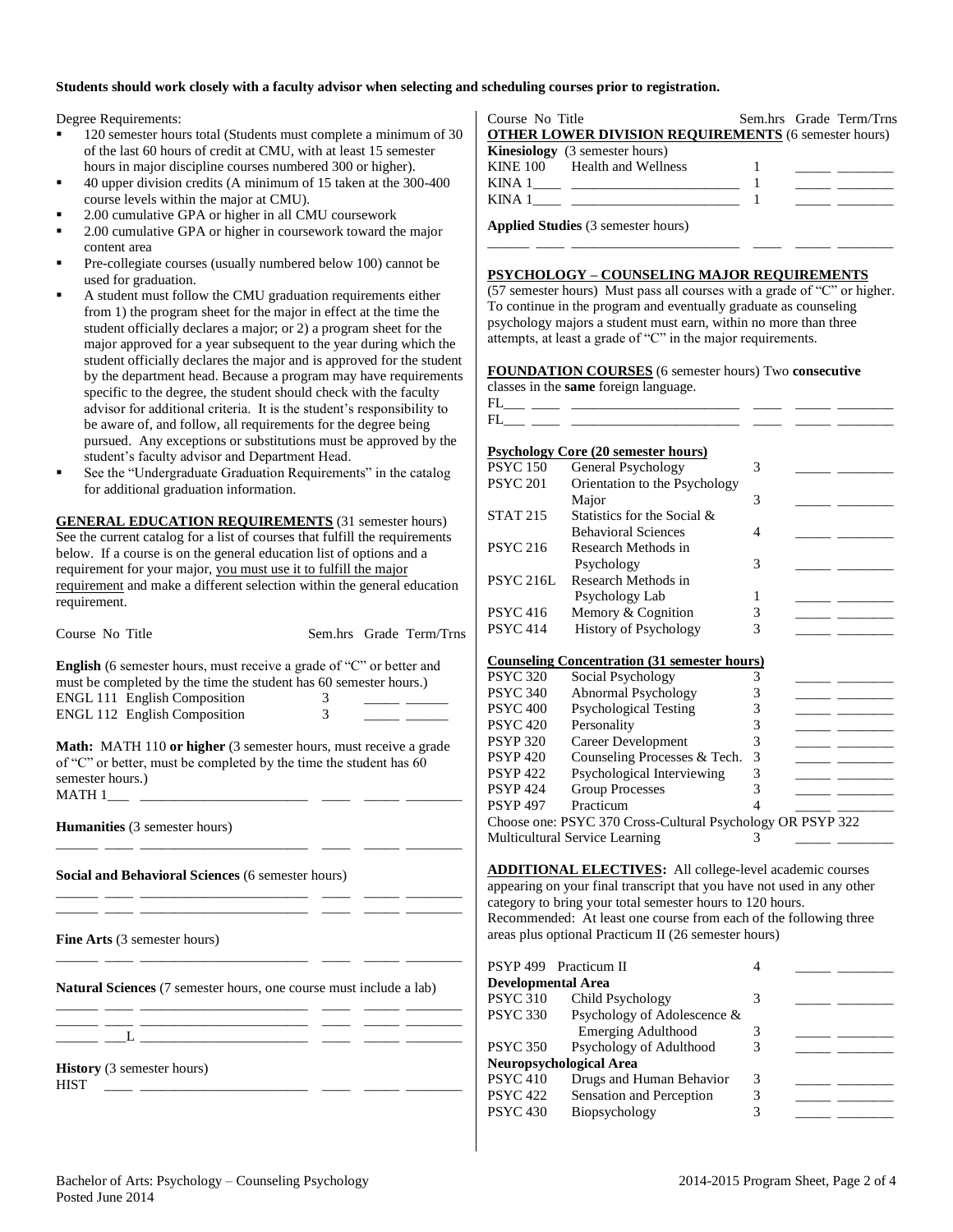| Course No                 | Title                             |   | Sem.hrs Grade Term/Trns | Course No | Title                                                                     | Sem.hrs Grade Term/Trns |
|---------------------------|-----------------------------------|---|-------------------------|-----------|---------------------------------------------------------------------------|-------------------------|
| <b>Topical Area</b>       |                                   |   |                         |           |                                                                           |                         |
| <b>PSYC 300</b>           | <b>Health Psychology</b>          |   |                         |           | Electives (All college level courses appearing on your final transcript,  |                         |
| <b>PSYC 314</b>           | Psychology of Learning            | 3 |                         |           | not listed above that will bring your total semester hours to 120 hours.) |                         |
| <b>PSYC 325</b>           | <b>Environmental Psychology</b>   | 3 |                         |           |                                                                           |                         |
| <b>PSYC 335</b>           | Psychology of Women               | 3 |                         |           |                                                                           |                         |
| <b>PSYC 380</b>           | <b>Comparative Psychology</b>     |   |                         |           |                                                                           |                         |
| PSYC 396/496 Topics (1-3) |                                   |   |                         |           |                                                                           |                         |
| <b>PSYC 401</b>           | Sport Psychology                  |   |                         |           |                                                                           |                         |
| <b>PSYC 411</b>           | Human Sexuality                   | 3 |                         |           |                                                                           |                         |
| <b>PSYC 412</b>           | Industrial & Organizational       |   |                         |           |                                                                           |                         |
|                           | Psychology                        |   |                         |           |                                                                           |                         |
| <b>PSYC 425</b>           | Forensic Psychology               |   |                         |           |                                                                           |                         |
| <b>PSYC 435</b>           | <b>Advanced Social Psychology</b> | 3 |                         |           |                                                                           |                         |
| <b>PSYP 305</b>           | Suicide Intervention              |   |                         |           |                                                                           |                         |
| <b>PSYP 306</b>           | <b>Applied Ethics</b>             |   |                         |           |                                                                           |                         |
| <b>PSYP410</b>            | Intro to Marriage & Family        |   |                         |           |                                                                           |                         |
|                           | Therapy                           | 3 |                         |           |                                                                           |                         |
| <b>SOCI 410</b>           | Death. Dying & Bereavement        |   |                         |           |                                                                           |                         |
| <b>SOCI 497</b>           | Structured Research (1-6)         |   |                         |           |                                                                           |                         |